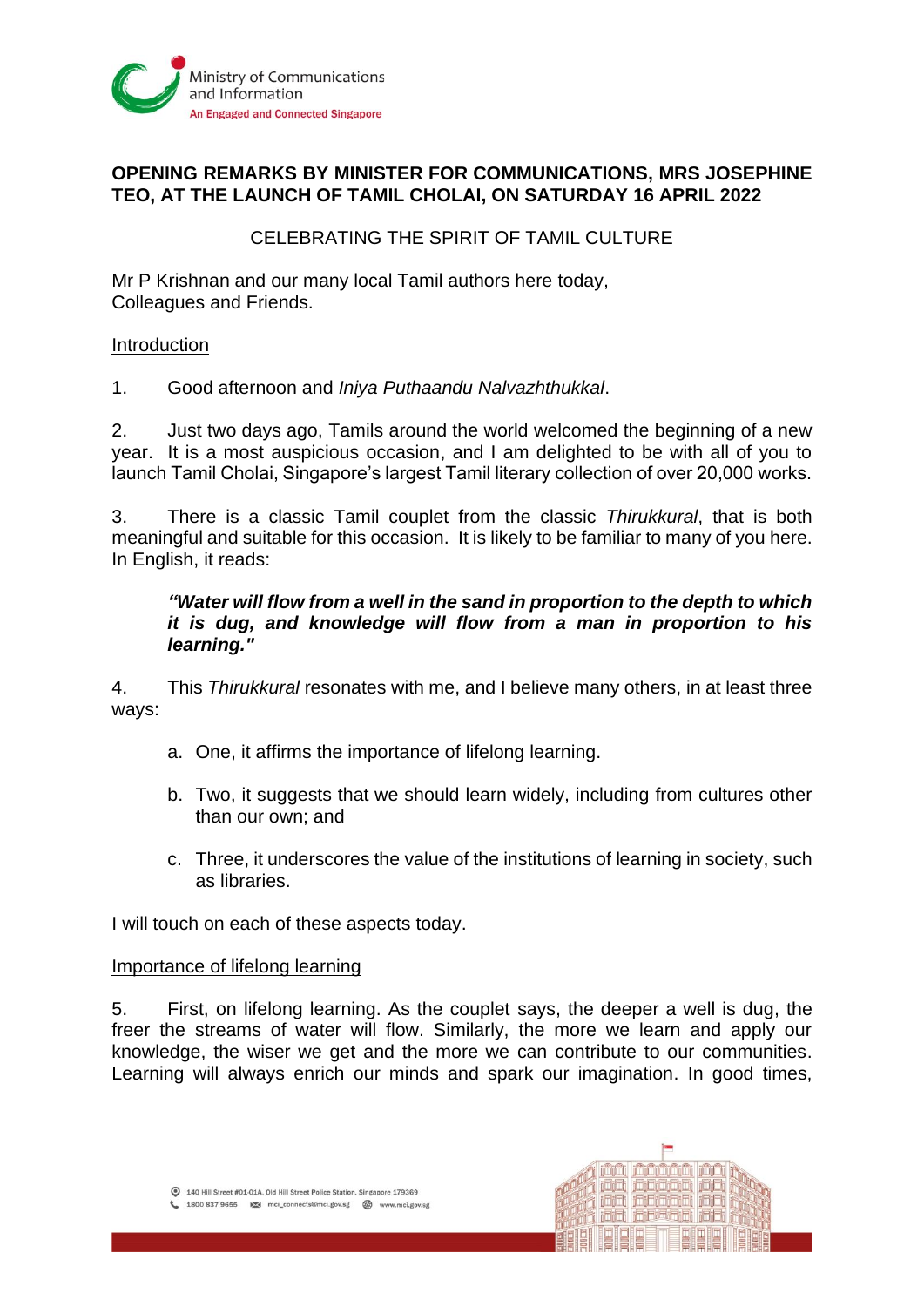

learning provides us a greater sense of purpose and fulfilment, and in challenging times, it injects us with a sense of renewed optimism and possibilities.

6. Recent data from NLB suggest that many share this view and were keen to learn from the rich collections of the NLB. Amid the COVID-19 pandemic, physical and digital book loans came up to 37.9 million, a 30% increase in 2021 compared to the year before. Despite difficulties in accessing physical libraries, our libraries were visited 11.5 million times in 2021, an increase by 26%. I was also heartened to hear that Tamil eBook loans more than doubled during this period from around 9,000 in 2020 to nearly 24,000 in 2021.

7. Clearly, the love for learning in general, and for Tamil literature in particular, has endured during these tough times. Kudos to my NLB colleagues and the volunteers, which adapted readily to the pandemic by building up its Tamil eBook collection, standing at 5,100 books today.

8. Building on these past efforts, today we launch Tamil Cholai. Tamil Cholai is Singapore's largest Tamil literary collection, of over 20,000 works. It includes Tamil classical texts, award-winning titles, and pieces by our own Singaporean authors. We hope that with its comprehensive collection of Tamil resources, Tamil Cholai will motivate all of you to keep learning in Tamil, and about Tamil culture.

9. In fact, just from my visit today, I have gained new insights to life and culture, including from the classic *Thirukkural.* Being one of the earliest written records on ethics and morality, it offers life lessons we all can learn from.

## Bridging cultures through literature

10. This brings me to my next point - on learning about other cultures.

11. The couplet that I just shared exemplifies the universal values that all of us, regardless of our backgrounds, can benefit from. But we would not be aware of the timeless philosophies, virtues, and lessons imbued within these couplets if not for their translations. It is, thus, truly exciting that Tamil Cholai has around 1,000 specially curated works in English, Chinese and Malay, and programmes for English speakers. This includes the collection of *Thirukkural,* which will offer translations in 17 languages, ranging from Mandarin and Japanese, to French and German. Now, all of us can understand and appreciate Tamil culture together.

12. Tamil Cholai is therefore important not just for the Tamil community. It will also be another step forward in strengthening Singapore's social cohesion – each community celebrating their own language and culture while learning about other cultures too.

140 Hill Street #01-01A, Old Hill Street Police Station, Singapore 179369 1800 837 9655 EM mci connects@mci.gov.sg @ www.mci.gov.sg

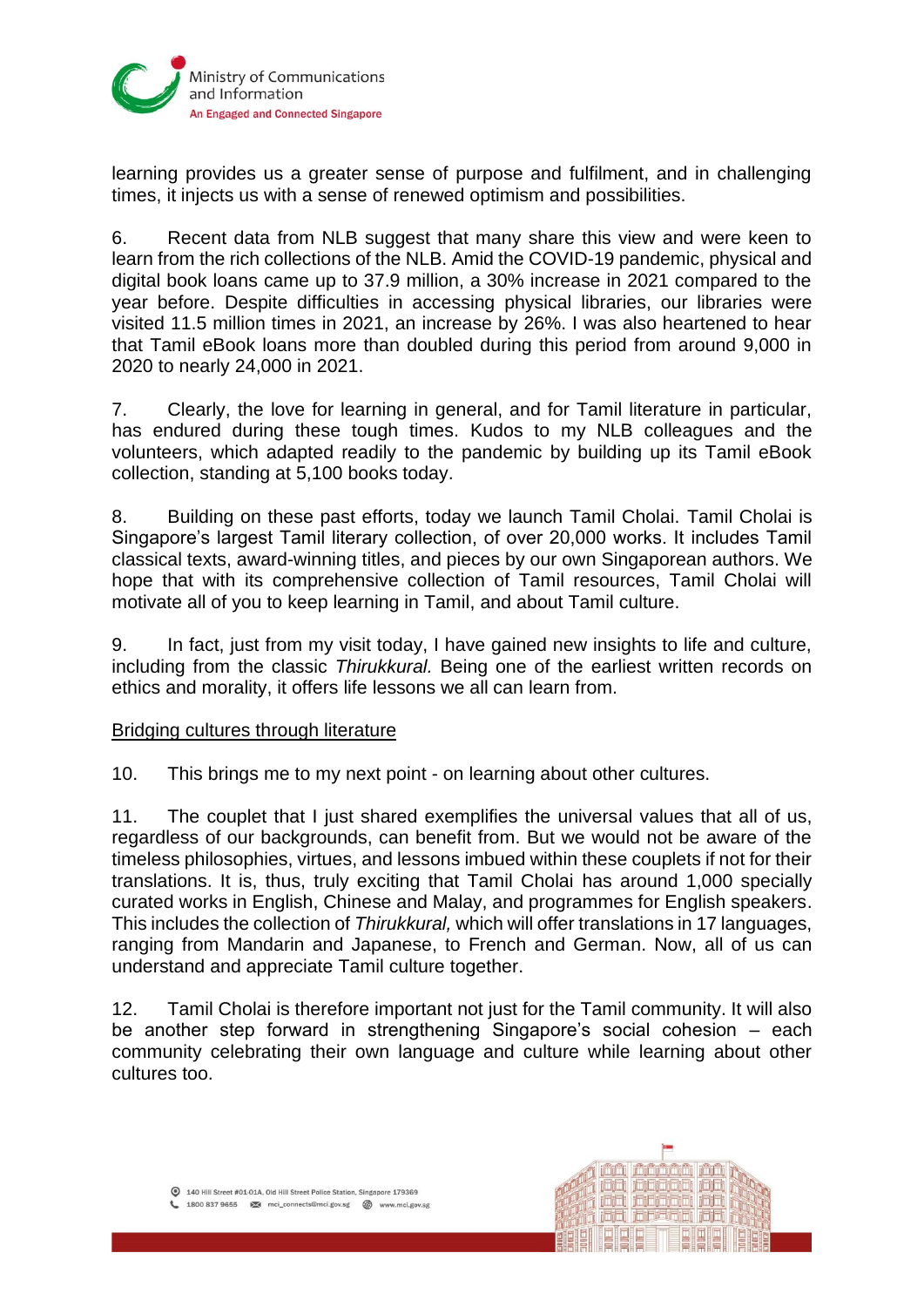

### Libraries as gateways to knowledge and culture

13. Finally, what does all this mean for NLB? To many Singaporeans, our libraries have always been more than just shelves of books. They are community hubs for social activities, and most importantly, gateways to knowledge and culture. They are places of inclusivity and champions of bilingualism - where intercultural understanding is promoted through our shared love for learning.

14. For our libraries to continue supporting the lifelong learning needs of Singaporeans and to effectively connect our communities, last year, the NLB rolled out LAB25, which stands for the Libraries and Archives Blueprint 2025.

15. In LAB25, we envision our libraries as a Learning Marketplace,

- a. Providing rich content and programmes,
- b. Allowing patrons regardless of ages and backgrounds to freely learn and partake in each other's cultures;
- c. And connecting patrons with similar learning interests as safe and conducive social spaces
- d. For people to come together.

16. Through Tamil Cholai, we are already seeing LAB25 come to life. Tamil Cholai is the culmination of community efforts. It embodies the passion of our library programme partners, volunteers, writers, publishers, and community leaders who have tirelessly put this together.

17. This year, NLB is also working with the Centre for Singapore Tamil Culture to develop an online Encyclopedia on Singapore Tamils. This will be an invaluable record of Tamil life and history in Singapore, shedding light on our pioneers who have shaped Singapore's identity and laid the foundation of contemporary Tamil culture. I hope and am confident that this will be well received by the community, and something the rest of Singapore society will benefit from.

18. Your efforts to preserve Singapore's rich Tamil heritage have already been inspiring. In 2015, to commemorate the  $50<sup>th</sup>$  anniversary of Singapore's independence, NLB had also worked with you to create a digital collection of 50 years of Tamil writing in Singapore. The Tamil Digital Heritage Collection is now an invaluable cultural legacy for future generations of Singaporeans and the larger Tamil diaspora.